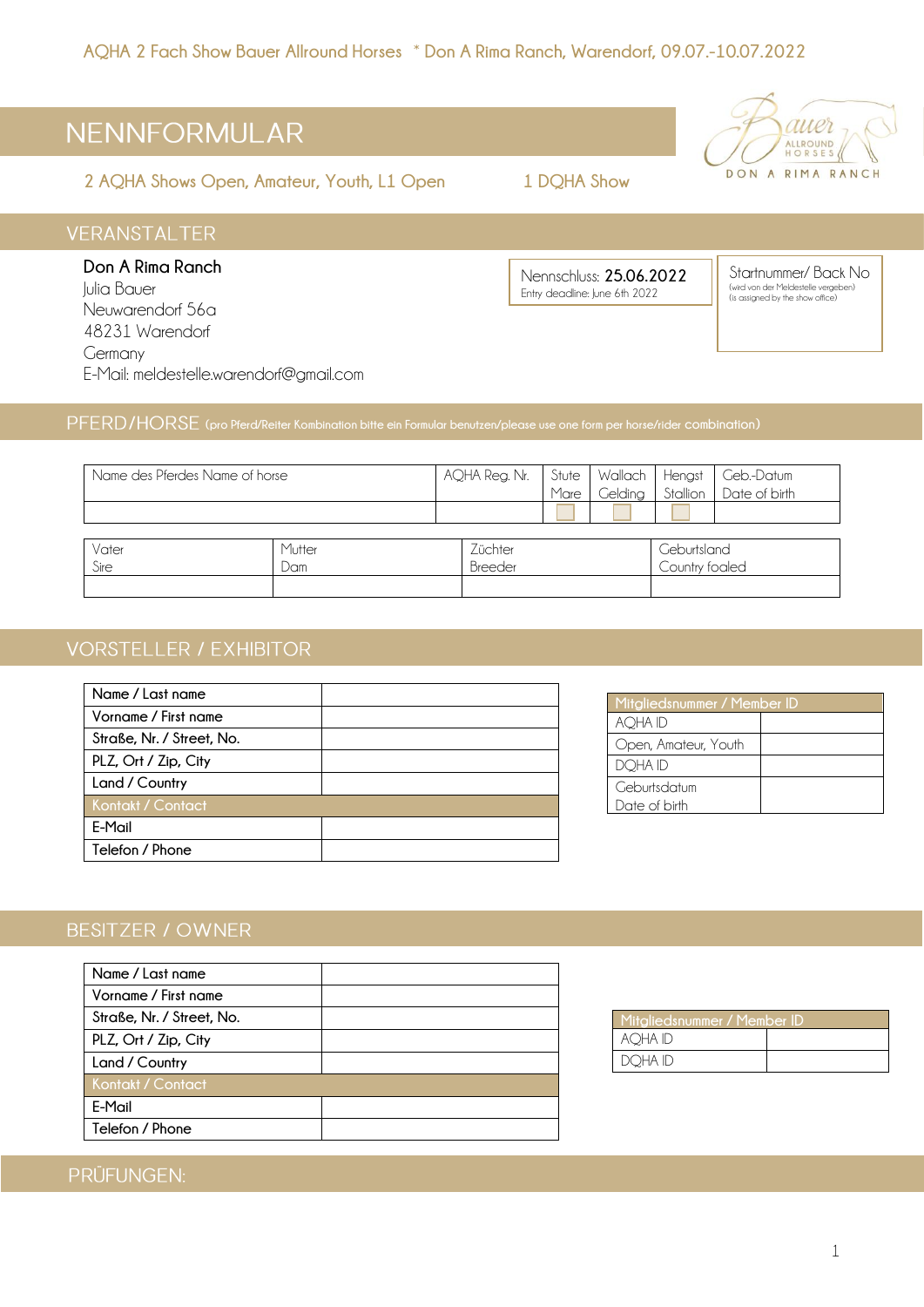### AQHA Open (Show 1-2)

| Q-103000     | Weanling Stallions          | Q-105700     | <b>Aged Mares</b>        |
|--------------|-----------------------------|--------------|--------------------------|
| $Q - 103100$ | Yearling Stallion           | Q-175000     | Performance Halter Mares |
| $Q - 103200$ | 2 Year old Stallions        | Q-136004     | Western Riding L1        |
| $Q - 103300$ | 3 Year old Stallions        | $Q - 142004$ | Western Pleasure L1      |
| $Q - 103400$ | Aged Stallions              | $Q - 143004$ | Ranch Riding L1          |
| Q-173000     | Perfomance Halter Stallions | $Q - 144004$ | Hunter under Saddle L1   |
| Q-107400     | Yearling Geldings           | $Q - 134004$ | Reining All Ages L1      |
| Q-107500     | 2 Year old Geldings         | $Q - 134000$ | Reining All Ages         |
| Q-107600     | 3 Year old Geldings         | Q-138004     | Trail L1                 |
| Q-107700     | Aged Geldings               | Q-138000     | Trail                    |
| Q-177000     | Performance Halter Geldings | Q-136000     | Western Riding           |
| $Q - 105300$ | <b>Weanling Mares</b>       | $Q - 143000$ | Ranch Riding             |
| Q-105400     | Yearling Mares              | $Q - 144000$ | Hunter under Saddle      |
| Q-105500     | 2 Year old Mares            | $Q - 142000$ | Western Pleasure         |
| $O-105600$   | 3 Year old Mares            |              |                          |

#### AQHA Amateur (Show 1-2)

| $Q - 203000$ | Weanling Stallions          | $Q - 236002$ | Western Riding L1       |
|--------------|-----------------------------|--------------|-------------------------|
| Q-203100     | Yearling Stallion           | $Q - 242002$ | Western Pleasure L1     |
| $Q - 203200$ | 2 Year old Stallions        | $Q - 243002$ | Ranch Riding L1         |
| $Q - 203300$ | 3 Year old Stallions        | $Q - 244002$ | Hunter under Saddle L1  |
| $Q - 203400$ | Aged Stallions              | $Q - 252002$ | Hunt Seat Equitation L1 |
| $Q - 273000$ | Perfomance Halter Stallions | $Q - 234002$ | Reining L1              |
| $Q - 207400$ | Yearling Geldings           | $Q - 234000$ | Reining                 |
| Q-207500     | 2 Year old Geldings         | Q-238002     | Trail L1                |
| Q-207600     | 3 Year old Geldings         | $Q - 238000$ | Trail                   |
| Q-207700     | Aged Geldings               | $Q - 236000$ | Western Riding          |
| $Q - 277000$ | Performance Halter Geldings | $Q - 24002$  | Western Horsemanship L1 |
| $Q - 205300$ | Weanling Mares              | $Q - 24000$  | Western Horsemanship    |
| $Q - 205400$ | Yearling Mares              | $Q - 243000$ | Ranch Riding            |
| $Q - 205500$ | 2 Year old Mares            | $Q - 244000$ | Hunter under Saddle     |
| $Q - 205600$ | 3 Year old Mares            | Q-252000     | Hunt seat Equitation    |
| $Q - 205700$ | <b>Aged Mares</b>           | $Q - 242000$ | Western Pleasure        |
| Q-275000     | Performance Halter Mares    |              |                         |
| $Q-212002$   | Showmanship at Halter L1    |              |                         |
| $Q - 212000$ | Showmanship at Halter       |              |                         |

#### AQHA Youth (Show 1-2)

| Q-407100     | Geldings Two & Under        | $Q - 434002$ | Reining L1              |
|--------------|-----------------------------|--------------|-------------------------|
| $Q - 407200$ | Geldings Three & Over       | $Q - 434000$ | Reining                 |
| $Q - 477000$ | Performance Halter Geldings | $Q - 438002$ | Trail L1                |
| $Q - 405100$ | Mares Two & Under           | $Q - 438000$ | Trail                   |
| $Q - 405200$ | Mares Three & Over          | $Q - 436002$ | Western Riding L1       |
| Q-475000     | Perfomance Halter Mares     | $Q - 436000$ | Western Riding          |
| $Q - 421002$ | Showmanship at Halter L1    | $Q - 440002$ | Western Horsemanship L1 |
| $Q - 412000$ | Showmanship at Halter       | $Q - 440000$ | Western Horsemanship    |
| $Q - 442002$ | Western Pleasure L1         | $Q - 443000$ | Ranch Riding            |
| $Q - 443002$ | Ranch Riding L1             | $Q - 444000$ | Hunter under Saddle     |
| $Q - 444002$ | Hunter under Saddle L1      | $Q - 452000$ | Hunt Seat Equitation    |
| $O-452002$   | Hunt Seat Equitation L1     | $Q - 442000$ | Western Pleasure        |

## DQHA Rasseoffen (Show 1)

|  | $\sim$<br>Haltei<br><i><u><b>Showmanship</b></u></i><br>at |  | Kanch<br>Kidinc                                                        |
|--|------------------------------------------------------------|--|------------------------------------------------------------------------|
|  | <b>A</b> .<br>Western<br>Kidina                            |  | $\sim$ $\sim$<br>.uuitation<br>lunt.<br>$\sim$ $\sim$ $\sim$ $+$<br>ww |